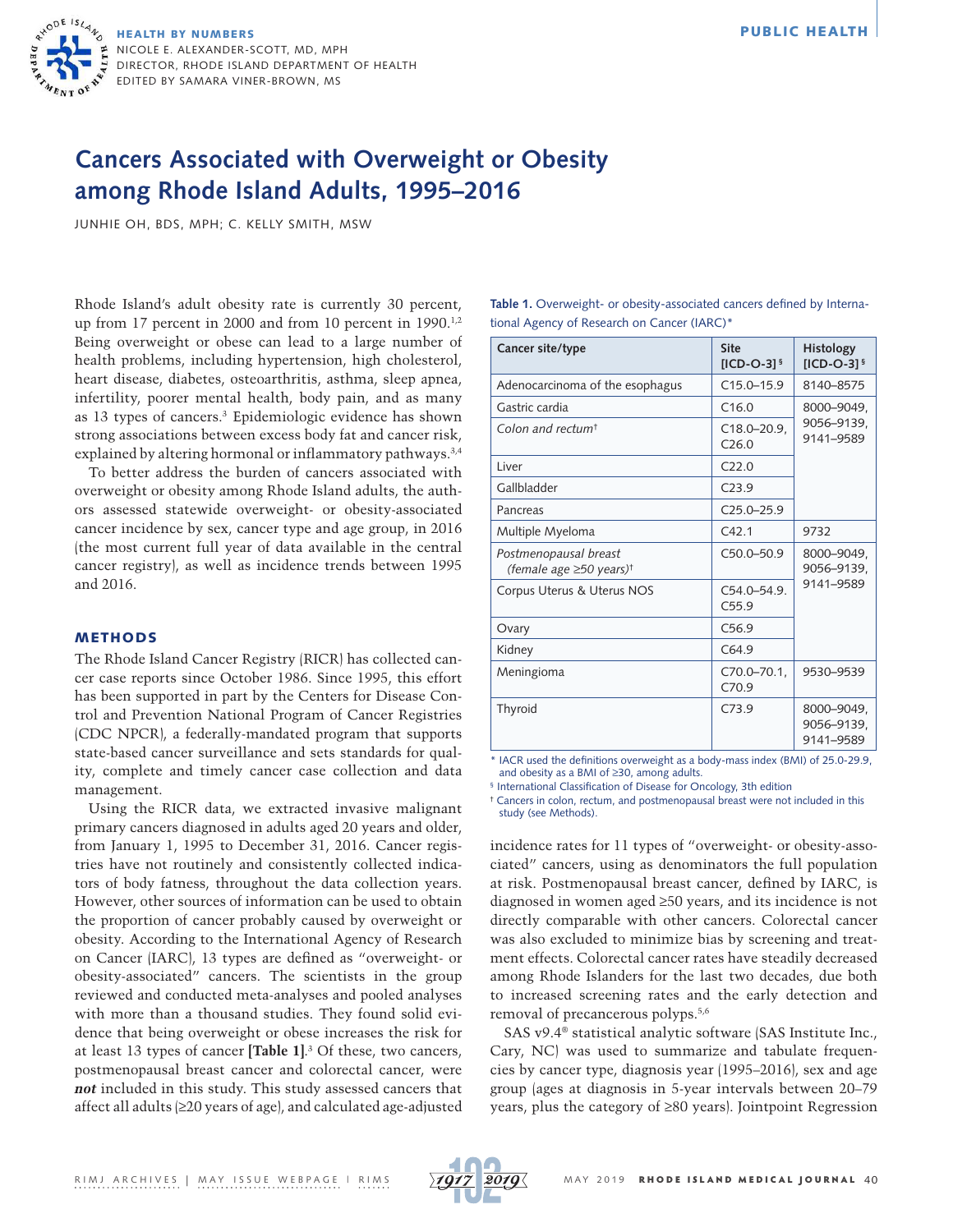Analysis software v4.6.0.0 ([http://surveillance.cancer.gov/](http://surveillance.cancer.gov/jointpoint/) [jointpoint/](http://surveillance.cancer.gov/jointpoint/)) was used to calculate age-adjusted rates per 100,000 residents using the 2000 US standard population ([https://seer.cancer.gov/stdpopulations/\)](https://seer.cancer.gov/stdpopulations/), and to assess trends between 1995 and 2016 with statistical significance testing of annual percent change (APC, p-value<0.05). State population estimates for rate denominators were obtained from the National Cancer Institute Surveillance, Epidemiology, and End Results Program (NCI SEER; [https://seer.cancer.gov/](https://seer.cancer.gov/popdata/download.html) [popdata/download.html\)](https://seer.cancer.gov/popdata/download.html).

## RESULTS

# **Current cancer incidence associated with overweight or obesity**

In 2016, approximately 1,100 cancers in RI were categorized as overweight- or obesity-associated cancers, accounting for about 20% of the nearly 5,900 cancers diagnosed among Rhode Island adults.

Overweight- or obesity-associated cancer rates were higher among females than males (135 [95% CI:124–145] *vs.* 103 [95% CI:93–113] per 100,000), partly because 40% of these cancers among females occurred in the female genital organs (uterus and ovary). Among adult males, cancers of the kidney (30 per 100,000) and pancreas (22 per 100,000) were the most frequently diagnosed in 2016. In the same year, cancers of the uterus (40 per 100,000) and thyroid (35 per 100,000) were the most frequently diagnosed among females. Kidney cancer was twice as likely to occur in males than in females (30 [95% CI:24–35] *vs.* 15 [95% CI:11–18] per 100,000), and liver cancer incidence among males was three times higher than among females (15 [95% CI:12–19] *vs.* 5 [95% CI: 3–7] per 100,000). However, females had almost triple the rate of thyroid cancer among males (35 [95% CI:29–41 *vs.* 12 [95% CI:8–15] per 100,000). A majority (81%) of cancer diagnosed in females age 20–39 were thyroid cancer, which drove the age-specific rate three times higher than their male counterparts. For both sexes, about 50% of the overweight- or obesity-associated cancers were diagnosed in people 60–79 years of age **[Table 2].** 

# **Trend of cancer incidence associated with overweight or obesity**

Among males, incidence rates of the overweight- or obesity-associated cancers increased significantly between 1995 and 2003 by 4% annually, but between 2003 to 2016, these rates stabilized. Trends illustrate continuous increases in all age groups between 1995 and 2016, except the oldest (≥80 years). The youngest cohort (20-39 years) showed a sharper gradient of change (APC=5%) than older cohorts (APC=2% among 40-59 years; APC=1% among 60-79 years) **[Table 3].**  Among females, the cancer rates increased significantly by about 2% per year between 1995 and 2013. Similar to males, the youngest group of females ages 20-39 years showed a **Table 2.** Case counts and age-adjusted rates of selective overweight- or obesity-associated cancers\* by sex, age group, and cancer site, among Rhode Island adults ≥20 years, 2016 Rhode Island Cancer Registry

|                                    | Male  |                               | Female                     |                            |     |                         |  |
|------------------------------------|-------|-------------------------------|----------------------------|----------------------------|-----|-------------------------|--|
|                                    | Count | Rate<br>(95% CI) <sup>§</sup> | Count                      | Rate<br>(95% CI) §         |     |                         |  |
| All                                | 445   | 103.0<br>$(93.2 - 112.9)$     | 662                        | 134.7<br>$(124.0 - 145.4)$ |     |                         |  |
| Age group (years)                  |       |                               |                            |                            |     |                         |  |
| $20 - 39$                          | 15    | 12.4<br>$(6.1 - 18.8)$        | 53                         | 40.5<br>$(29.4 - 51.5)$    |     |                         |  |
| $40 - 59$                          | 123   | 76.6<br>$(62.6 - 90.5)$       | 207                        | 124.9<br>$(107.3 - 142.6)$ |     |                         |  |
| $60 - 79$                          | 260   | 308.0<br>$(269.3 - 346.6)$    | 322                        | 325.3<br>$(189.1 - 361.4)$ |     |                         |  |
| >80                                | 47    | 271.6<br>$(199.4 - 343.8)$    | 80                         | 258.3<br>$(199.5 - 317.1)$ |     |                         |  |
| Cancer site/type +                 |       |                               |                            |                            |     |                         |  |
| Kidney                             | 126   | 29.6<br>$(24.2 - 35.0)$       | 77                         | 14.8<br>$(11.4 - 18.1)$    |     |                         |  |
| Pancreas                           | 90    | 21.8<br>$(17.1 - 26.4)$       | 100                        | 18.0<br>$(14.3 - 21.7)$    |     |                         |  |
| Liver                              | 71    | 15.4<br>$(11.7 - 19.1)$       | 5.1<br>26<br>$(3.1 - 7.1)$ |                            |     |                         |  |
| Thyroid                            | 52    | 11.8<br>$(8.4 - 15.1)$        | 144                        | 35.1<br>$(29.1 - 41.0)$    |     |                         |  |
| Multiple<br>Myeloma                | 45    | 10.4<br>$(7.3 - 13.6)$        | 5.0<br>27<br>$(3.1 - 7.0)$ |                            |     |                         |  |
| Adenocarcinoma<br>of the Esophagus | 33    | 7.1<br>$(4.6 - 9.6)$          | $\ddagger$<br>$\ddagger$   |                            |     |                         |  |
| Gastric cardia                     | 23    | 5.7<br>$(3.3 - 8.0)$          | $\ddagger$                 | $\ddagger$                 |     |                         |  |
| Corpus uterus &<br>uterus NOS      | n/a   |                               |                            |                            | 208 | 39.8<br>$(34.3 - 45.3)$ |  |
| Ovary                              |       | n/a                           | 52                         | 11.0<br>$(7.9 - 14.1)$     |     |                         |  |

**\*** Cancers in the colon, rectum, and postmenopausal breast were not included in this study (see Methods).

§ Rates are per 100,000 and age-adjusted to the 2000 US Population Standard. † Due to confidentiality and reliability concerns, cancers with <15 cases are not

presented.

95% CI = 95% confidence interval

sharper rate of increase than older age groups, from 1995 until 2009 (APC=7%) **[Table 3].**

Trends by cancer site showed kidney cancer among males increased between 1995 and 2007 (APC=4%). Liver cancer's increasing slope was noticeably steeper than other cancers, during the first part of the studied period (APC=9%, 1995– 2004). Thyroid cancers steadily increased among males between 1995 and 2016, with a 5% annual increase **[Table 3].**  In women, thyroid cancer increased even more sharply (10% per year) than in men and other cancer sites, between 1995 and 2009. Kidney cancer showed a steady increase (APC=2%,

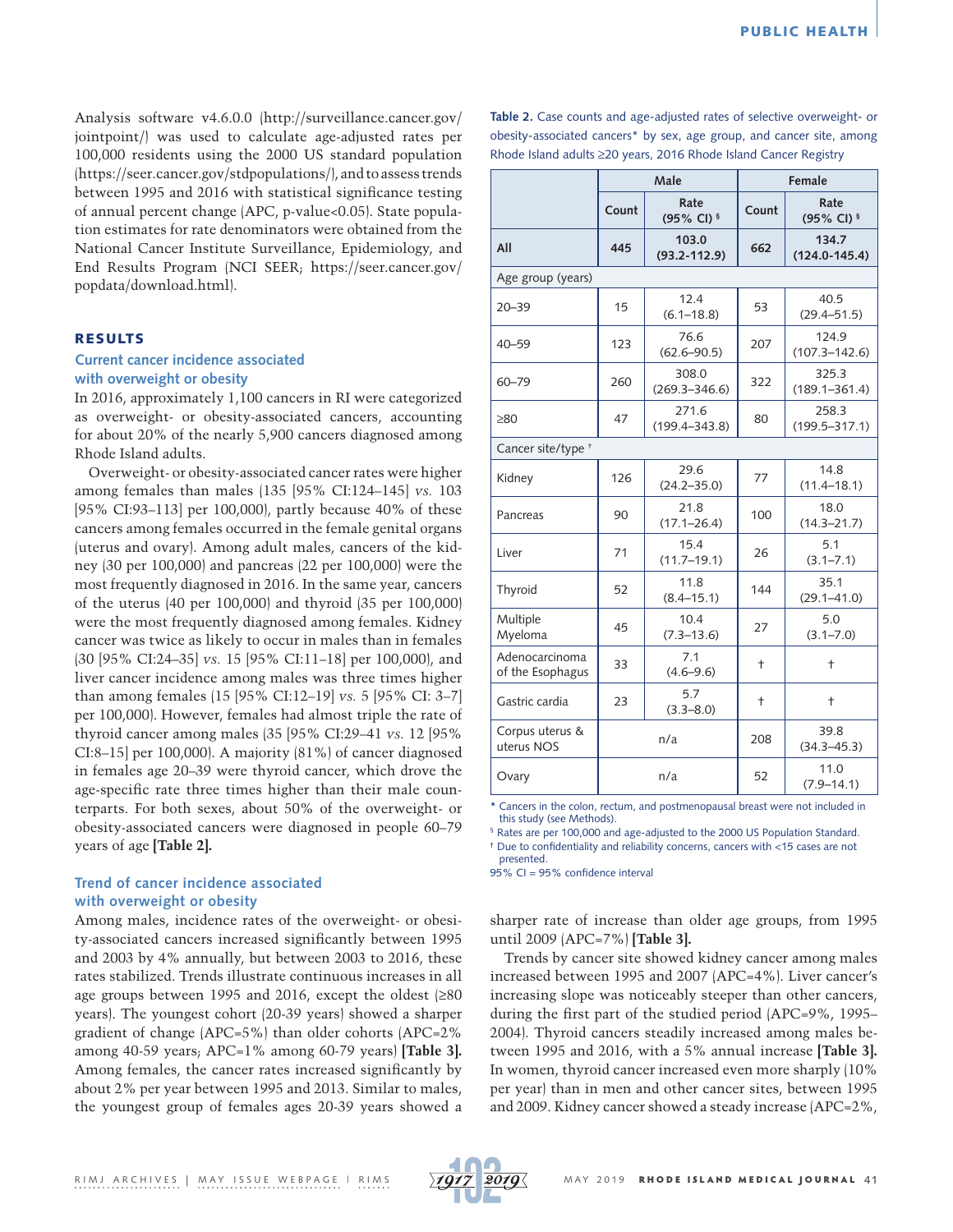Table 3. Trend<sup>\*</sup> of overweight- or obesity-associated cancer incidence among Rhode Island adults (ages ≥20 years) by sex, age at diagnosis and cancer site, 1995-2016 Rhode Island Cancer Registry

|                               | Statistically Significant Jointpoint Segment* |                             |            |                 |                             |            |  |  |  |
|-------------------------------|-----------------------------------------------|-----------------------------|------------|-----------------|-----------------------------|------------|--|--|--|
|                               | Male                                          |                             |            | Female          |                             |            |  |  |  |
|                               | Years                                         | Rate<br>change <sup>†</sup> | <b>APC</b> | Years           | Rate<br>change <sup>†</sup> | <b>APC</b> |  |  |  |
| All <sup>5</sup>              | 1995-2003                                     | 63.7-101.1                  | 4.4%       | 1995-2013       | 105.6-154.9                 | 1.9%       |  |  |  |
| Age group (years)             |                                               |                             |            |                 |                             |            |  |  |  |
| $20 - 39$                     | 1995-2016                                     | $5.9 - 12.4$                | 5.1%       | 1995-2009       | $17.8 - 60.6$               | 7.4%       |  |  |  |
| $40 - 59$                     | 1995-2016                                     | 39.0-76.6                   | 2.3%       | 1995-2007       | 89.9-147.9                  | 3.6%       |  |  |  |
| $60 - 79$                     | 1995-2016                                     | 198.3-308.0                 | 1.1%       | 1995-2016       | 251.6-325.3                 | 1.0%       |  |  |  |
| Cancer site/type              |                                               |                             |            |                 |                             |            |  |  |  |
| Kidney                        | 1995-2007                                     | $20.2 - 34.8$               | 3.5%       | 1995-2016       | $9.2 - 14.8$                | 2.0%       |  |  |  |
| Liver                         | 1995-2004                                     | $4.6 - 17.6$                | 9.4%       | Not significant |                             |            |  |  |  |
| Thyroid                       | 1995-2016                                     | $4.8 - 11.8$                | 5.2%       | 1995-2009       | $9.2 - 47.2$                | 10.2%      |  |  |  |
| Corpus uterus<br>& uterus NOS | n/a                                           |                             |            | 1995-2013       | 38.3-47.9                   | 1.2%       |  |  |  |
| Ovary                         | n/a                                           |                             |            | 1995-2016       | $23.2 - 11.0$               | $-2.1%$    |  |  |  |

**\*** Of different regression models tested by subgroup, presented in the tables are: only the best selected final model and time periods during which trend change was significant.

<sup>§</sup> Cancers in the colon, rectum, and postmenopausal breast were not included in this study (see Methods). † Rates are per 100,000 and age-adjusted to the 2000 US Population Standard.

APC: Annual Percent Change

1995–2016), and uterine cancer increased at a lesser extent until recent years (APC=1%, 1995–2013). By contrast, ovarian cancer decreased significantly between 1995 and 2016 (APC=-2%) **[Table 3].** 

# **DISCUSSION**

Through the application of sophisticated trend analysis software, we provide a more complete picture of overweightand obesity-associated cancer trends in Rhode Island, varied by sex, age group, and cancer type. However, these findings are subject to, but not limited to, the following limitations: (1) individual patient's body fat measurement (such as Body Mass Index) was *not* controlled in this descriptive study; (2) adjustment was *not* made for differential attributable risks by cancer site/type<sup>3</sup>; and (3) additional risk factors may have contributed to the cancers in this study, such as genetic mutations, family history, comorbidity, smoking, alcohol use, and more.

Despite these limitations, a significant portion of cancers among Rhode Islanders is associated with unhealthy body weight, and those cancers have increased with the tripling of obesity during the past generation. In 2016, in addition to the 1,100 cases summarized in this report, 1,200 cases of colon, rectal, and postmenopausal breast cancer were diagnosed. As many as 40% of all newly diagnosed cases of cancer in Rhode Island are those known to be associated with overweight status or obesity, an estimate parallel with the recent U.S. Cancer Statistics representing the national population.7

For both sexes in Rhode Island and in the U.S., the steady increase in cancer diagnoses among younger adults is concerning.<sup>8</sup> There is growing evidence of associations between elevated cancer rates and abnormal or excessive body weight in childhood (even at birth) and early adulthood.8 More studies are needed to determine the role that body weight may play in cancer types, sites, staging and other risk factors among Rhode Island's young adult patients.

Of the cancers in this report, thyroid cancer incidence was three times higher among Rhode Island females than males throughout the study period, though men also experienced a rapid and steady increase of the thyroid cancer, similar to national trends.9,10 Additional epidemiological research by cancer subtype, tumor size, stage at diagnosis, patients' demographic attributes and survival is needed to identify underlying reasons for the rising rates of thyroid cancer in Rhode Island.

The evidence is clear that obesity in-

creases the risks of a range of chronic conditions. Despite extensive public health campaigns seeking to explain the health risks of excess body weight, public awareness is still low in perceiving obesity as a factor associated with cancer.<sup>7</sup> Rhode Island's cancer control efforts have not yet emphasized obesity control as a means of cancer prevention, like targeting smoking. It is hoped that this assessment will help to guide providers and community partners in implementing weight reduction among other evidence-based cancer control strategies.

#### **References**

- 1. Behavioral Risk Factor Surveillance System (BRFSS) Prevalence and Trend Data. Centers for Disease Control and Prevention (CDC).<https://www.cdc.gov/brfss/brfssprevalence/index.html>
- *2. The State of Obesity: Better Policies for a Healthier America.*  Trust for America's Health. August 2017. [https://www.tfah.org/](https://www.tfah.org/report-details/the-state-of-obesity-2017/) [report-details/the-state-of-obesity-2017/](https://www.tfah.org/report-details/the-state-of-obesity-2017/)
- 3. Lauby-Secretan B, Scoccianti C, Loomis D, et al. for the IARC Handbook Working Group. Body Fatness and Cancer-Viewpoint of the IARC Working Group. *New England Journal of Medicine* 2016; 375(8):794-798. [https://www.nejm.org/doi/full/10.1056/](https://www.nejm.org/doi/full/10.1056/NEJMsr1606602) [NEJMsr1606602](https://www.nejm.org/doi/full/10.1056/NEJMsr1606602)
- 4. Renehan AG, Zwahlen M, Egger M. Adiposity and Cancer Risk: New Mechanistic Insights from Epidemiology. *Nature Reviews Cancer* 2015; 15:484-498.
- 5. Rhode Island Colorectal Cancer Data. Rhode Island Department of Health (RIDOH). [http://www.health.ri.gov/data/cancer/colo](http://www.health.ri.gov/data/cancer/colorectal/) [rectal/](http://www.health.ri.gov/data/cancer/colorectal/)
- 6. Rhode Island Cancer Data. Rhode Island Department of Health (RIDOH).<http://www.health.ri.gov/data/cancer/>